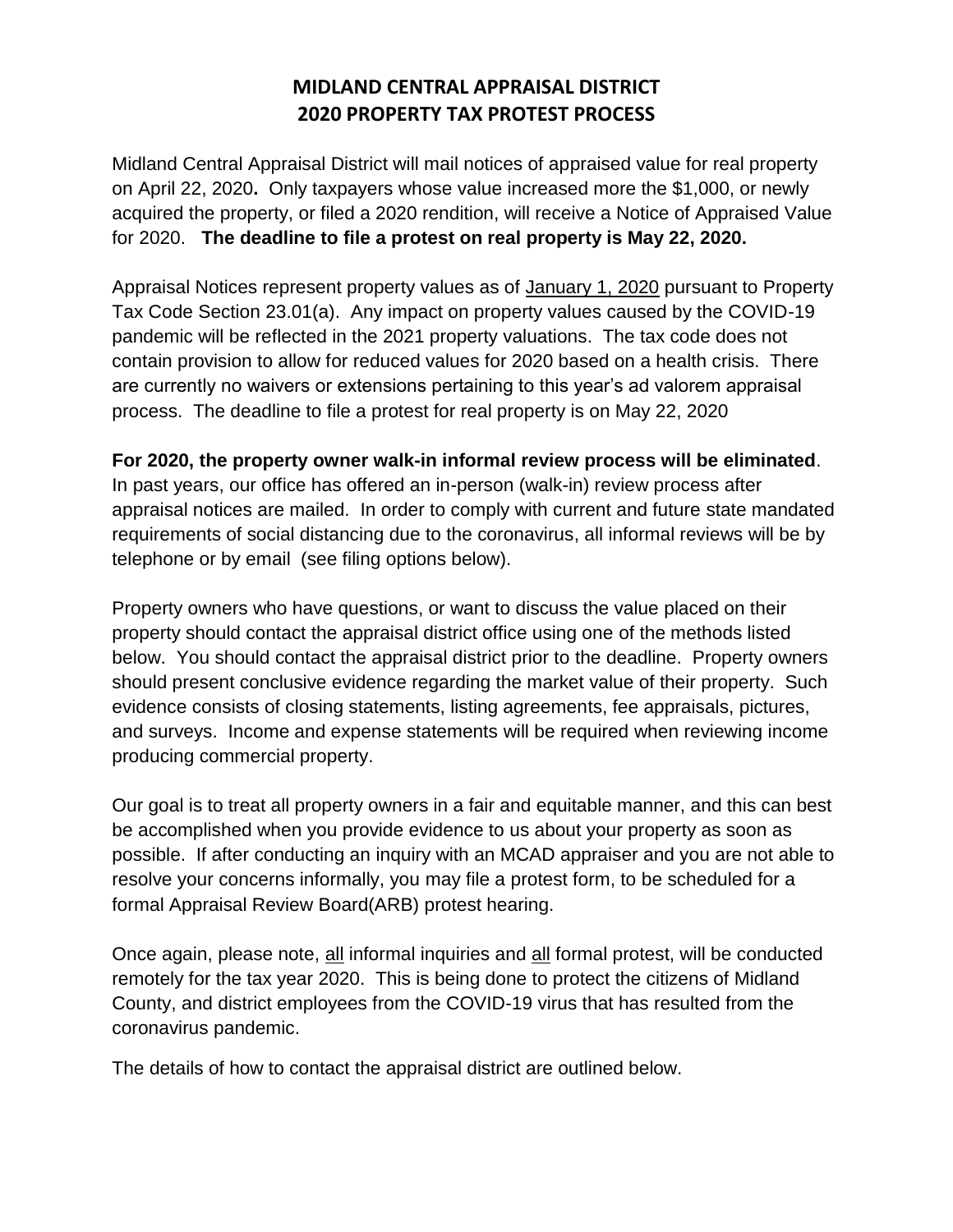## **Informal Inquiry Procedures**

Informal Inquiry filing options (Available April 22 – May 22):

- Phone: Call (432) 699-4991. Your information will be taken by the Operator, and your call will be transferred to an appraiser. If an appraiser is not available, the call will be sent to voice mail. Due to the volume of calls, expect delays in return callbacks. Phone calls are taken on a first come, first serve basis.
- You may also email your inquire to one of the following district email address, depending on the category of your property type:

| For Residential Property:         | residential@midcad.org |
|-----------------------------------|------------------------|
| For Commercial Property:          | commercial@midcad.org  |
| For Business Personal Property:   | bpp@midcad.org         |
| For Agricultural or Vacant Land:  | agland@midcad.org      |
| For All other or general inquiry: | help@midcad.org        |

Make sure to include the owner name, property address and Property ID number along with any supporting documentation and/or evidence as to why you feel the market value of your property is incorrect.

As stated above, all informal inquires will receive a response from an appraiser on a first come, first serve basis. Expect delays in returned calls or responses to your email.

If you feel you have not been contacted in a timely basis, you are encouraged to file a formal protest with the Appraisal Review Board (ARB) before the protest deadline.

### **DEADLINE FOR FILING PROTEST WITH THE ARB WILL BE MAY 22, 2020, OR 30 DAYS AFTER THE DATE AN APPRAISAL NOTICES WAS MAILED TO YOU, WHICHEVER IS LATER.**

Protest forms will be made available online at **[www.midcad.org](http://www.midcad.org/)**. Your protest form may be mailed to

### **Midland Central Appraisal District P.O. Box 908002 Midland, Texas 79708-0002**

See below for Formal Protest Procedures